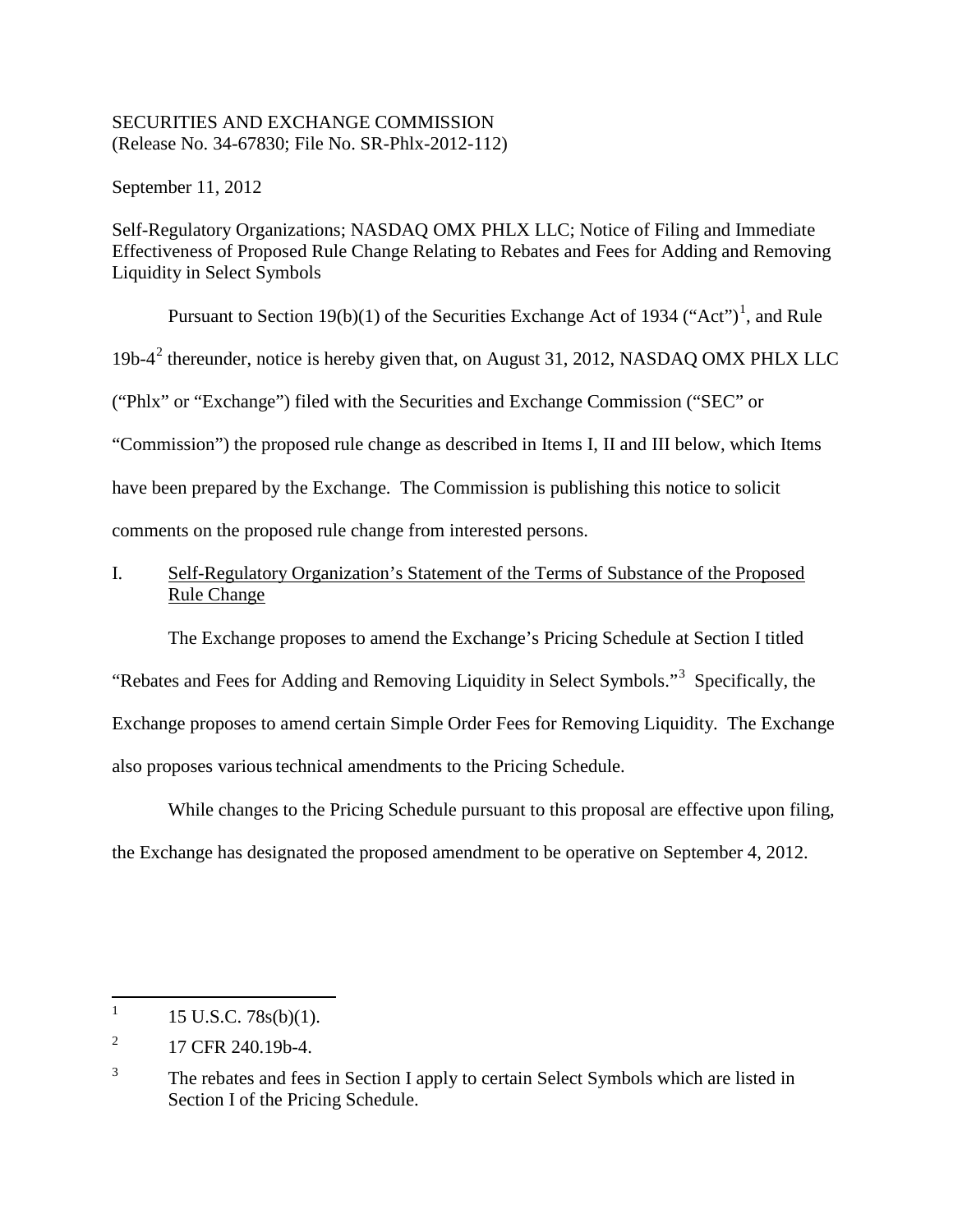The text of the proposed rule change is available on the Exchange's Website at http://www.nasdaqtrader.com/micro.aspx?id=PHLXfilings, at the principal office of the Exchange, and at the Commission's Public Reference Room.

### II. Self-Regulatory Organization's Statement of the Purpose of, and Statutory Basis for, the Proposed Rule Change

In its filing with the Commission, the Exchange included statements concerning the purpose of and basis for the proposed rule change and discussed any comments it received on the proposed rule change. The text of these statements may be examined at the places specified in Item IV below. The Exchange has prepared summaries, set forth in sections A, B, and C below, of the most significant aspects of such statements.

## A. Self-Regulatory Organization's Statement of the Purpose of, and Statutory Basis for, the Proposed Rule Change

1. Purpose

The purpose of the proposed rule change is to amend Section I of the Exchange's Pricing Schedule. Specifically, the Exchange is proposing to amend Section I of the Pricing Schedule to increase certain Simple Order Fees for Removing Liquidity. Despite the increase to these fees, the Exchange believes that the fees remain competitive with fees assessed by other options exchanges.

The Exchange is also proposing to make technical amendments to Section I of the Pricing Schedule.

The Exchange is proposing to amend Section I, Part A of the Pricing Schedule to increase the Simple Order Fees for Removing Liquidity for Customers from \$0.39 per contract to \$0.43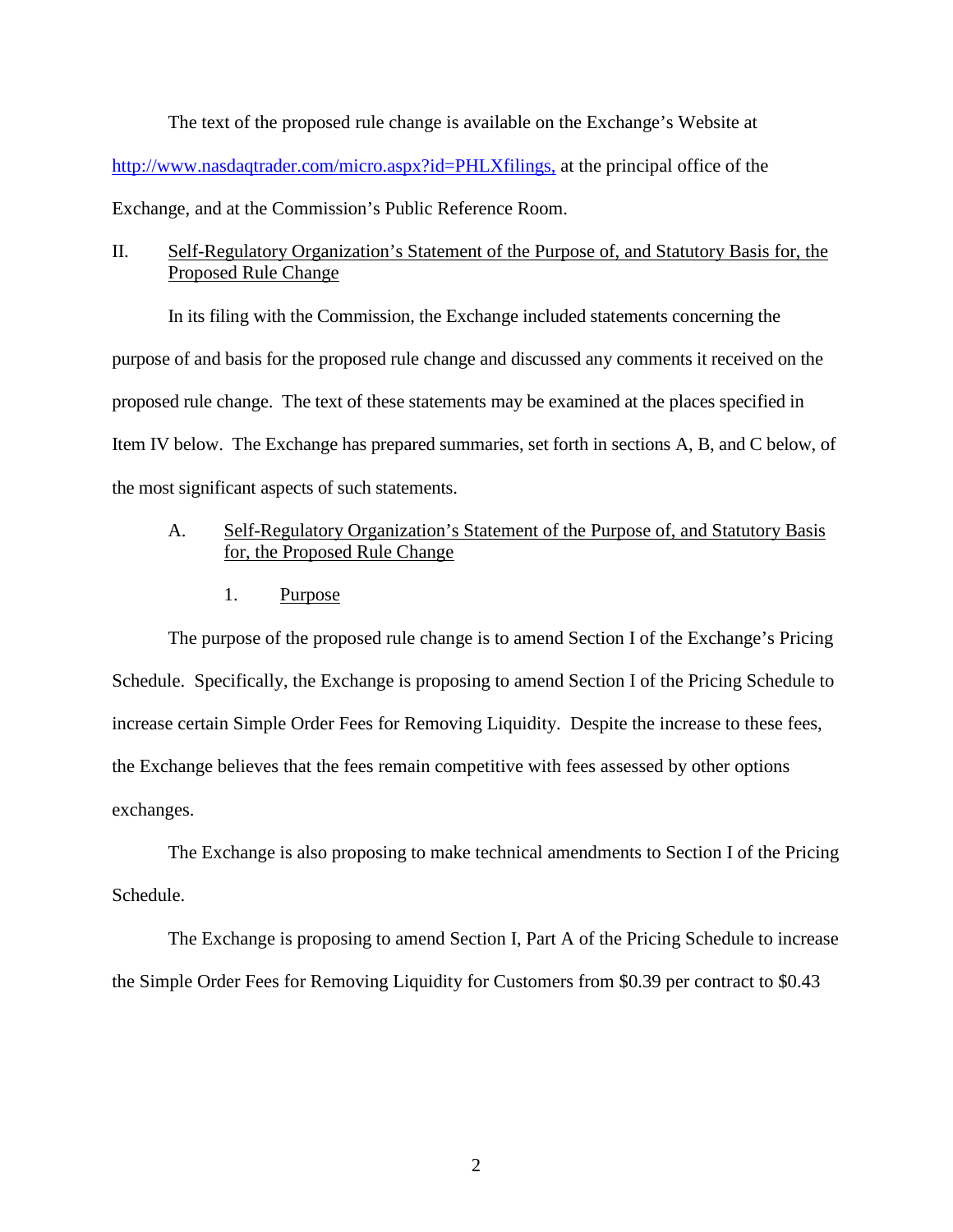per contract and increase the Simple Order Fees for Removing Liquidity for Specialists<sup>[4](#page-2-0)</sup> and Market Makers<sup>[5](#page-2-1)</sup> from \$0.39 to \$0.45 per contract.

Also, the Exchange is proposing to make technical corrections in Section I, Part A by replacing "\$0.00" with "N/A" for several categories. This is not a change to these fees, but a technical amendment since in these instances "N/A" better reflects that a fee is not relevant for this category rather than "\$0.00" which simply reflects that no fee is currently being charged for this category.

## 2. Statutory Basis

The Exchange believes that its proposal to amend its Pricing Schedule is consistent with Section [6](#page-2-2)(b) of the Act<sup>6</sup> in general, and furthers the objectives of Section 6(b)(4) of the Act<sup>[7](#page-2-3)</sup> in particular, in that it is an equitable allocation of reasonable fees and other charges among Exchange members and other persons using its facilities.

The Exchange believes that its proposal to increase the Simple Order Fees for Removing Liquidity for Customers, from \$0.39 to \$0.43 per contract, and the Simple Order Fees for Removing Liquidity for Specialists and Market Makers, from \$0.39 to \$0.45 per contract, is reasonable because the increases remain competitive with fees assessed by other options exchanges.<sup>[8](#page-2-4)</sup>

<span id="page-2-0"></span><sup>&</sup>lt;sup>4</sup> A Specialist is an Exchange member who is registered as an options specialist pursuant to Rule 1020(a).

<span id="page-2-1"></span><sup>5</sup> A "Market Maker" includes Registered Options Traders ("ROTs") (Rule 1014(b)(i) and (ii), which include Streaming Quote Traders (" $SOTs$ ") (See Rule  $1014(b)(ii)(A)$ ) and Remote Streaming Quote Traders ("RSQTs") (See Rule 1014(b)(ii)(B)).

<span id="page-2-2"></span> $^{6}$  15 U.S.C. 78f(b).

<span id="page-2-3"></span> $7 \t15$  U.S.C. 78f(b)(4).

<span id="page-2-4"></span><sup>8</sup> NYSE Arca, Inc. assesses Customers, Firms, Broker-Dealers and Market Makers a \$0.45 take fee. See NYSE Arca, Inc.'s Fee Schedule.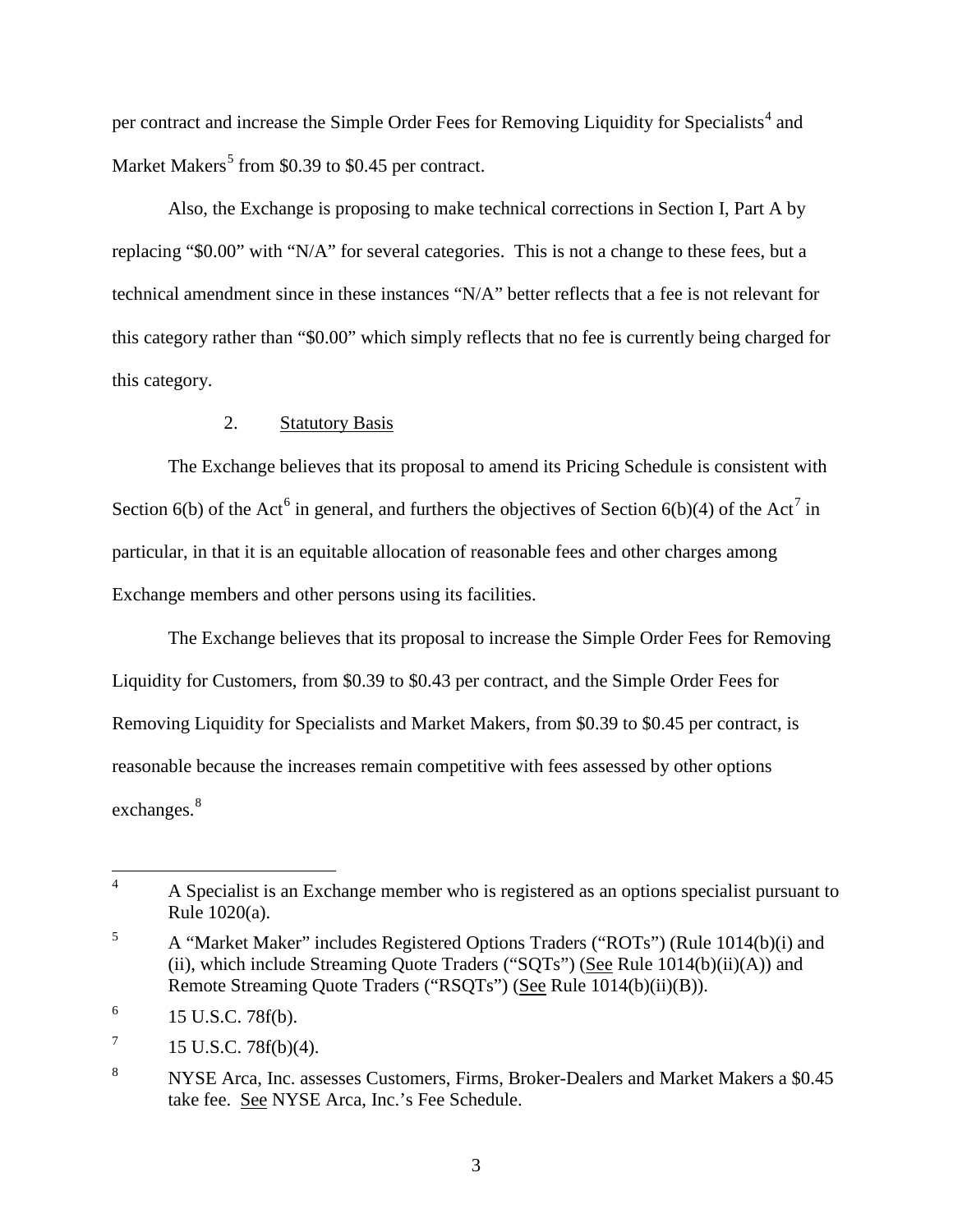The Exchange believes that its proposal to increase the Simple Order Fees for Removing Liquidity for Customers, Specialists and Market Makers is equitable and not unfairly discriminatory because the Exchange would assess all market participants, except Customers, a \$0.45 per contract Simple Order Fee for Removing Liquidity. The Exchange proposes to assess a lower Simple Order Fee for Removing Liquidity to Customers of \$0.43 per contract as compared to \$0.45 per contract for all other market participants because Customer order flow enhances liquidity on the Exchange for the benefit of all market participants.

The Exchange believes that the technical amendments proposed to Section II, Part A are reasonable, equitable and not unfairly discriminatory because the amendments are not substantive but rather technical amendments to provide more detail in the Pricing Schedule for greater clarity.

The Exchange operates in a highly competitive market, comprised of ten exchanges, in which market participants can easily and readily direct order flow to competing venues if they deem fee levels at a particular venue to be excessive or rebates to be inadequate. Accordingly, the fees that are assessed and the rebates paid by the Exchange must remain competitive with fees charged and rebates paid by other venues and therefore must continue to be reasonable and equitably allocated to those members that opt to direct orders to the Exchange rather than competing venues.

#### B. Self-Regulatory Organization's Statement on Burden on Competition

The Exchange does not believe that the proposed rule change will impose any burden on competition not necessary or appropriate in furtherance of the purposes of the Act.

C. Self-Regulatory Organization's Statement on Comments on the Proposed Rule Change Received from Members, Participants, or Others

No written comments were either solicited or received.

4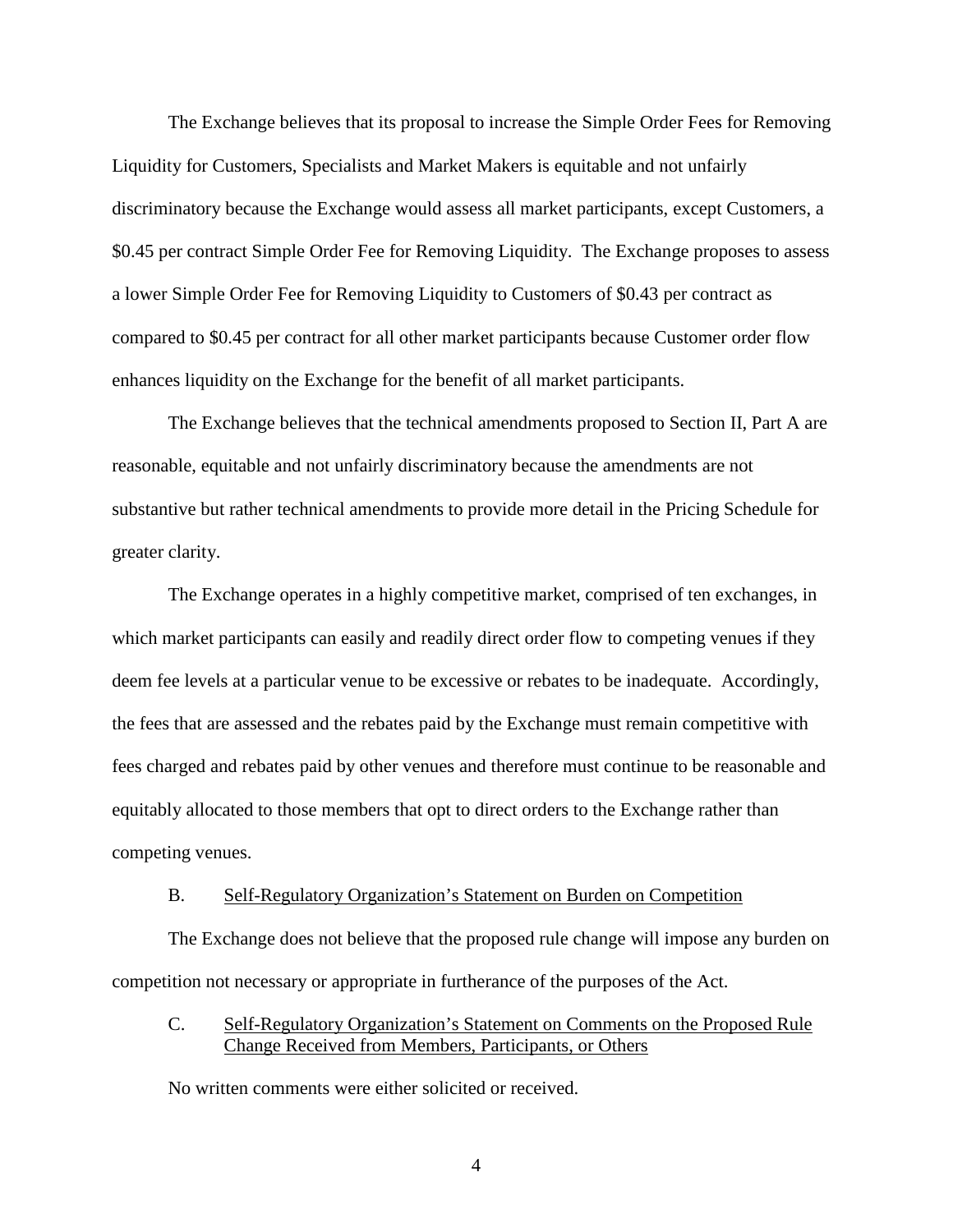III. Date of Effectiveness of the Proposed Rule Change and Timing for Commission Action

The foregoing rule change has become effective pursuant to Section 19(b)(3)(A)(ii) of the Act.<sup>[9](#page-4-0)</sup> At any time within 60 days of the filing of the proposed rule change, the Commission summarily may temporarily suspend such rule change if it appears to the Commission that such action is necessary or appropriate in the public interest, for the protection of investors, or otherwise in furtherance of the purposes of the Act. If the Commission takes such action, the Commission shall institute proceedings to determine whether the proposed rule should be approved or disapproved.

#### IV. Solicitation of Comments

Interested persons are invited to submit written data, views, and arguments concerning the foregoing, including whether the proposed rule change is consistent with the Act. Comments may be submitted by any of the following methods:

#### Electronic Comments:

- Use the Commission's Internet comment form [\(http://www.sec.gov/rules/sro.shtml\)](http://www.sec.gov/rules/sro.shtml); or
- Send an e-mail to [rule-comments@sec.gov.](mailto:rule-comments@sec.gov) Please include File Number SR-Phlx-2012-112 on the subject line.

#### Paper Comments:

• Send paper comments in triplicate to Elizabeth M. Murphy, Secretary, Securities and Exchange Commission, 100 F Street, NE, Washington, DC 20549-1090.

All submissions should refer to File Number SR-Phlx-2012-112. This file number should be included on the subject line if e-mail is used. To help the Commission process and review your

<span id="page-4-0"></span> $^{9}$  15 U.S.C. 78s(b)(3)(A)(ii).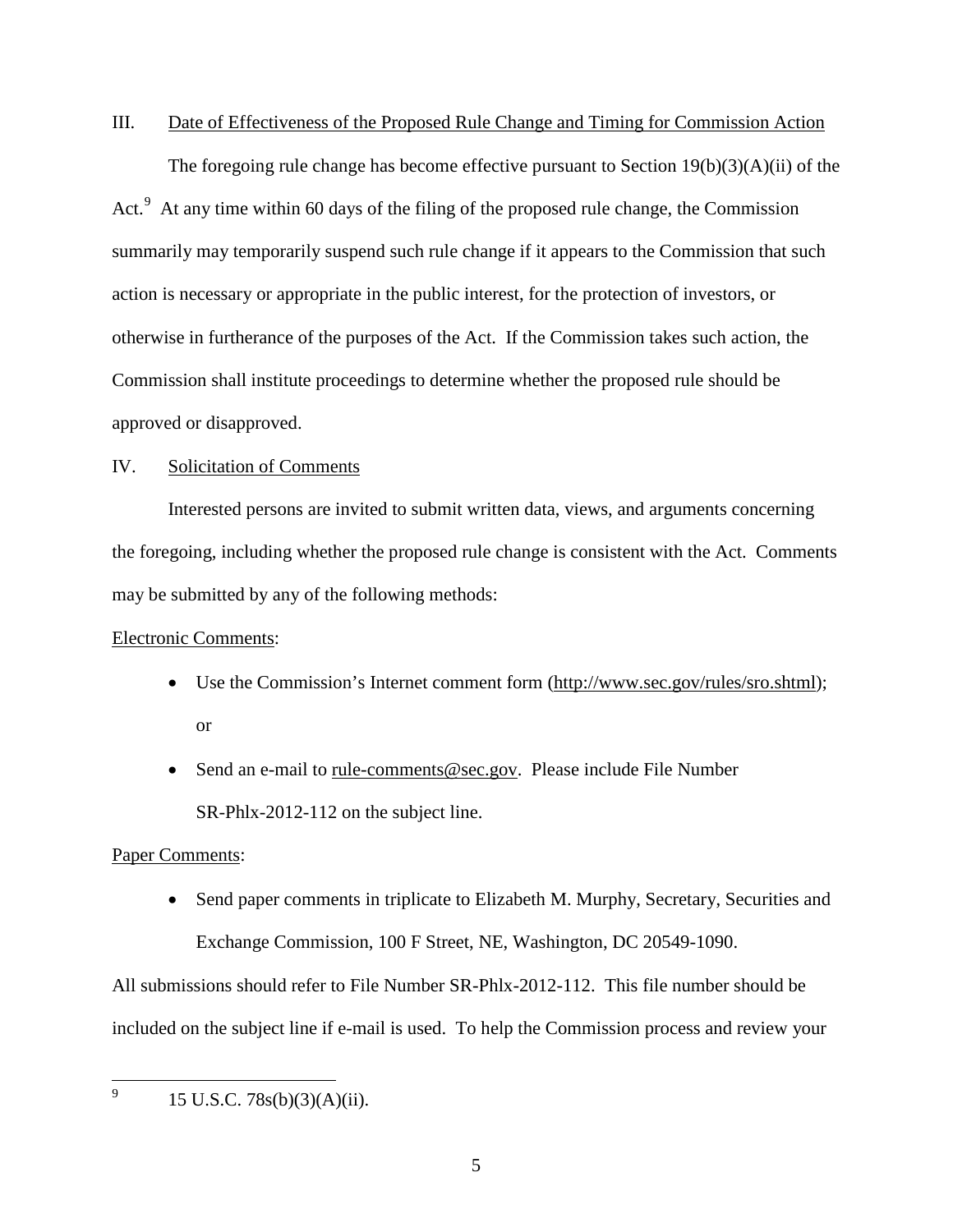comments more efficiently, please use only one method. The Commission will post all comments on the Commission's Internet website (http://www.sec.gov/rules/sro.shtml). Copies of the submission, all subsequent amendments, all written statements with respect to the proposed rule change that are filed with the Commission, and all written communications relating to the proposed rule change between the Commission and any person, other than those that may be withheld from the public in accordance with the provisions of 5 U.S.C. 552, will be available for website viewing and printing in the Commission's Public Reference Room, 100 F Street, NE, Washington, DC 20549, on official business days between the hours of 10:00 a.m. and 3:00 p.m. Copies of the filing also will be available for inspection and copying at the principal office of the Exchange. All comments received will be posted without change; the Commission does not edit personal identifying information from submissions. You should submit only information that you wish to make available publicly. All submissions should refer